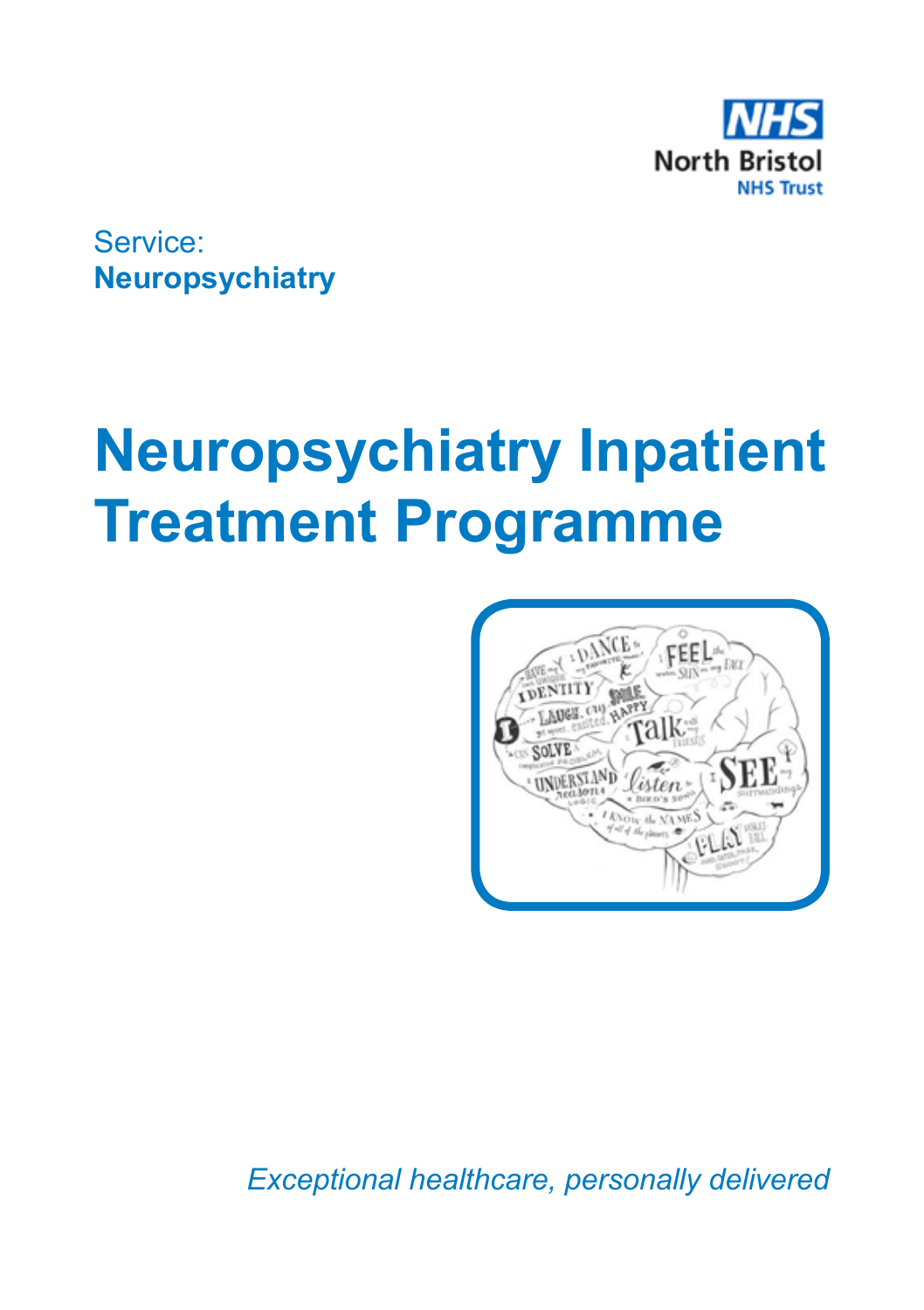# Inpatient Treatment Programme

#### **The admission process and why you are being admitted**

Patients are admitted to The Rosa Burden Centre for a variety of physical and psychological symptoms which require a holistic, person-centred programme to support their recovery. You will be guided and supported by our Multi-Disciplinary Team or "MDT", which includes physiotherapists and occupational therapists, cognitive behaviour therapists, as well as doctors, nurses and healthcare assistants.

Most patients will have had an assessment prior to admission to establish your recovery goals, and your motivation for taking part in a programme of physical and psychological assessment and rehabilitation.

During your admission and on your letters you may notice your condition referred to as "Functional Neurological Disorder", "Somatic Symptom Disorder", "Somatoform Disorder" or other variations on this. Unfortunately there are several different names for very similar problems and the names keep changing. Don't let it confuse you as the treatment principles are all the same! We'll do our best to help you understand this.

You will have ample opportunity to discuss your expectations and concerns with the staff.

#### **The admission is for up to three weeks. During this time we will assess:**

- $\blacksquare$  Your physical symptoms and the impact they have on you.
- $\blacksquare$  Your ability with daily living skills
- **Nour mental health**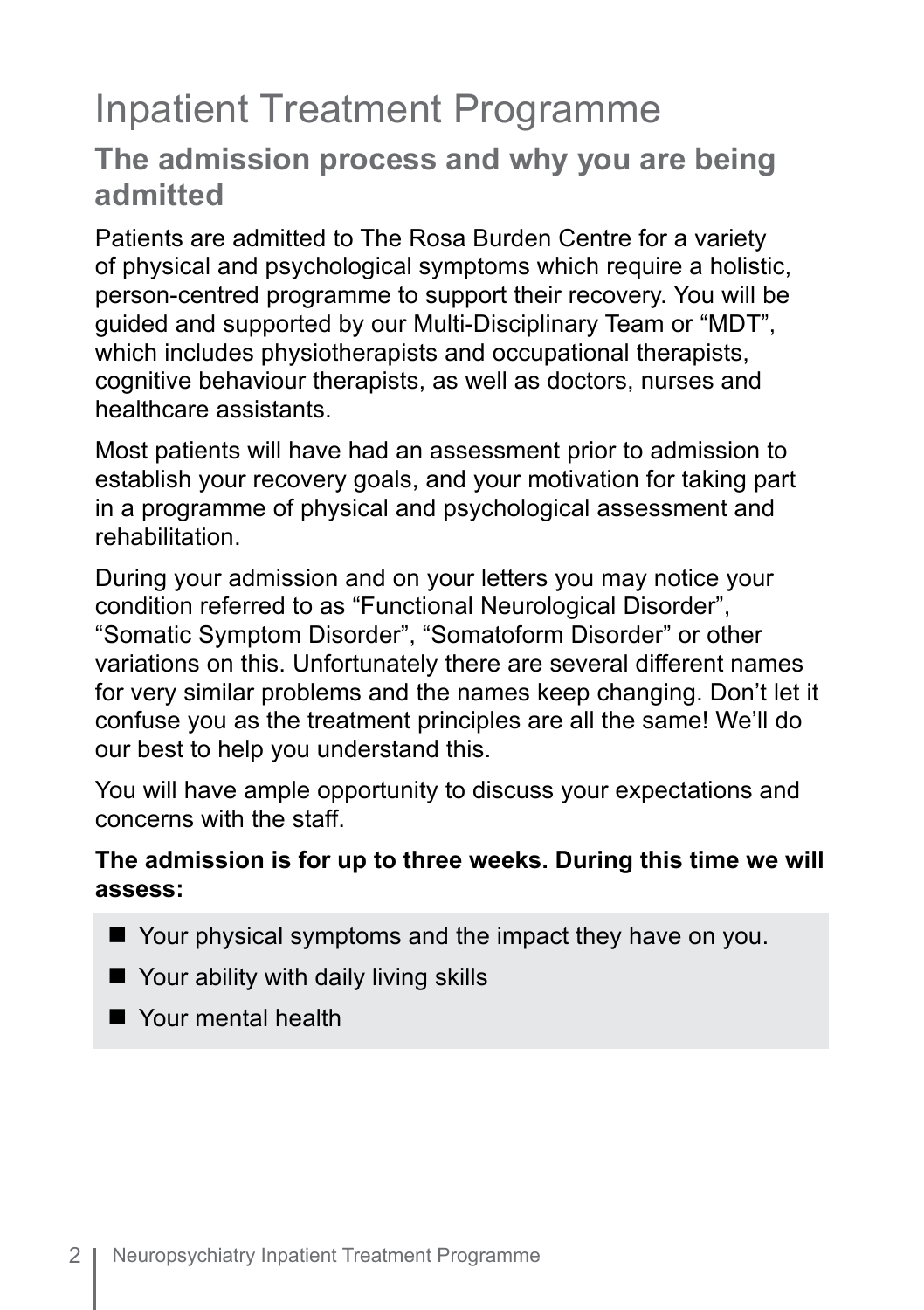We hope to develop, with you, a shared, individualised understanding of your symptoms. Trying to understand some of the complexities of you as an individual is a routine part of this process. Remember that anything you discuss with us is confidential medical information.

You make all the choices - we will encourage you, but will never make you do anything you don't feel comfortable with. If at any point you think our programme is not right for you, just let us know.

#### **If you remain in hospital for treatment:**

- $\blacksquare$  We will encourage you to participate in the programme of activity on the ward from the outset.
- $\blacksquare$  The first week of treatment will enable an assessment of your needs, and to identify the goals for admission. Many of these goals are patient-led, supported by the nursing staff.
- $\blacksquare$  The first week will also help us identify which members of the MDT need to be involved in your assessment and therapy.
- $\blacksquare$  The decision to continue inpatient treatment will be taken after the first week in consultation with you and the MDT.
- Your progress and treatment goals will be reviewed weekly in the MDT ward round held every Tuesday morning.
- $\blacksquare$  The usual overall length of admission is up to 3 weeks followed by an outpatient follow up appointment with a member of the MDT.

It is expected that you will remain in hospital for the first weekend: thereafter weekend leave will be negotiated on a weekly basis as part of your programme. Please be aware that hospital transport cannot be provided for weekend leave.

If our treatment programme is not suitable for you we will refer you back to the referring consultant as an out-patient or to your GP.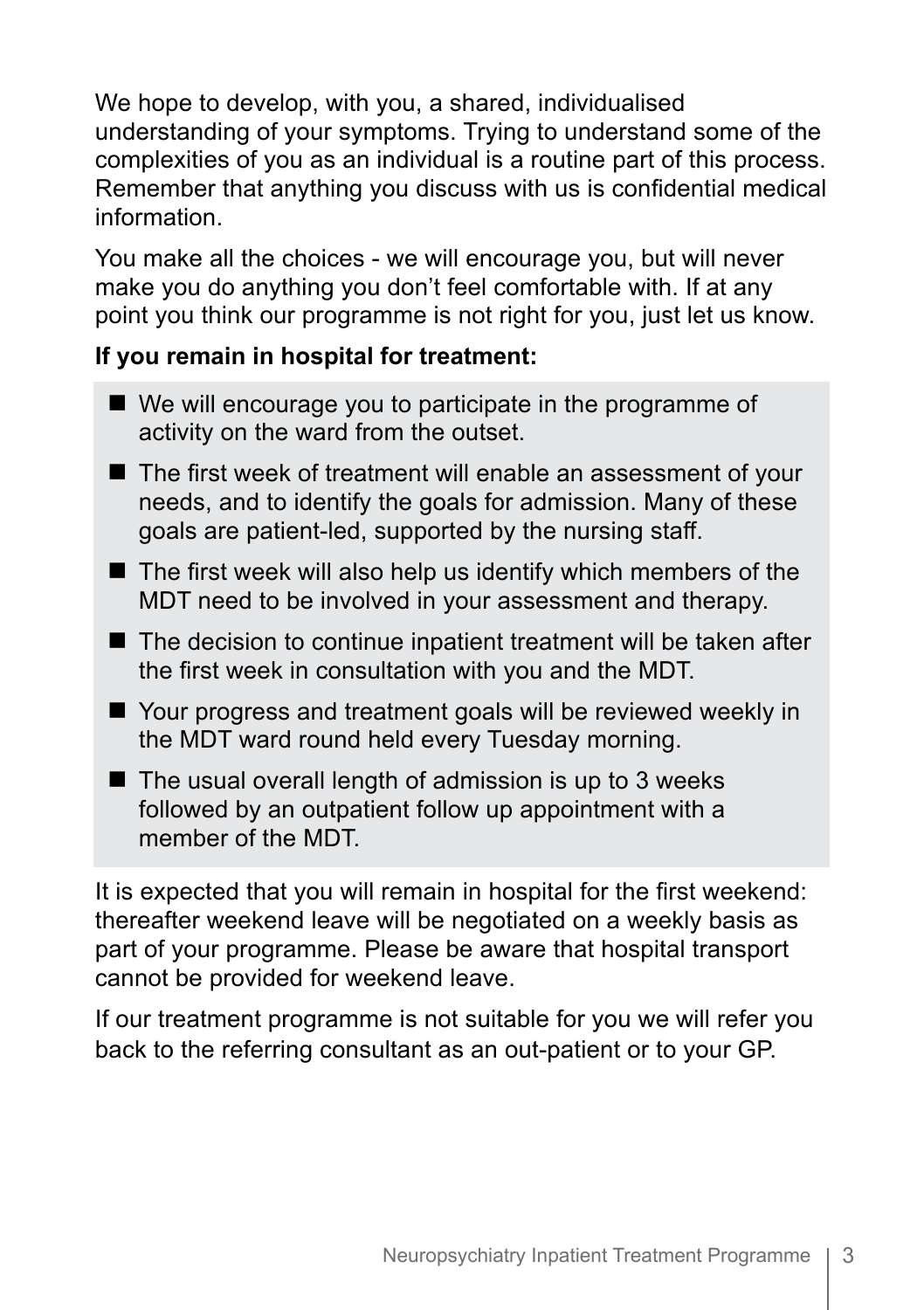# The Rosa Burden Centre

### **General Ward & Patient Information**

#### **Meal Times**

Meals will be served in the dining room (Nursing staff will help and support you if needed).

You will be able to select your menu on a daily basis, choosing what you eat a few hours prior to the food arriving. Meals times are:

| 8.30am          | <b>Breakfast</b> |
|-----------------|------------------|
| 12pm or 12.30pm | Lunch            |
| 5.30pm or 6pm   | Dinner           |

#### **Appointments /Assessments**

Appointments and assessments generally take place in office hours, though nursing staff provide 1:1 in the evenings and at weekends. Please check the appointments board prior to leaving the ward in case you have an appointment booked.

#### **Visiting Times**

2.30 – 4.30pm and 6.30pm – 8:30 pm

Again, please ensure you are available for assessments or appointments which may fall into these times.

These times may be flexible for patients with carers – please discuss with senior nursing staff if alternative arrangements need to be made.

#### **Ward Etiquette**

The Rosa Burden Centre is a mixed sex ward; due to this please ensure no night wear is worn in the communal areas. No patients, under any circumstances are to socialise in other patient's side rooms, please use the communal areas e.g. the lounge, recreation or dining room.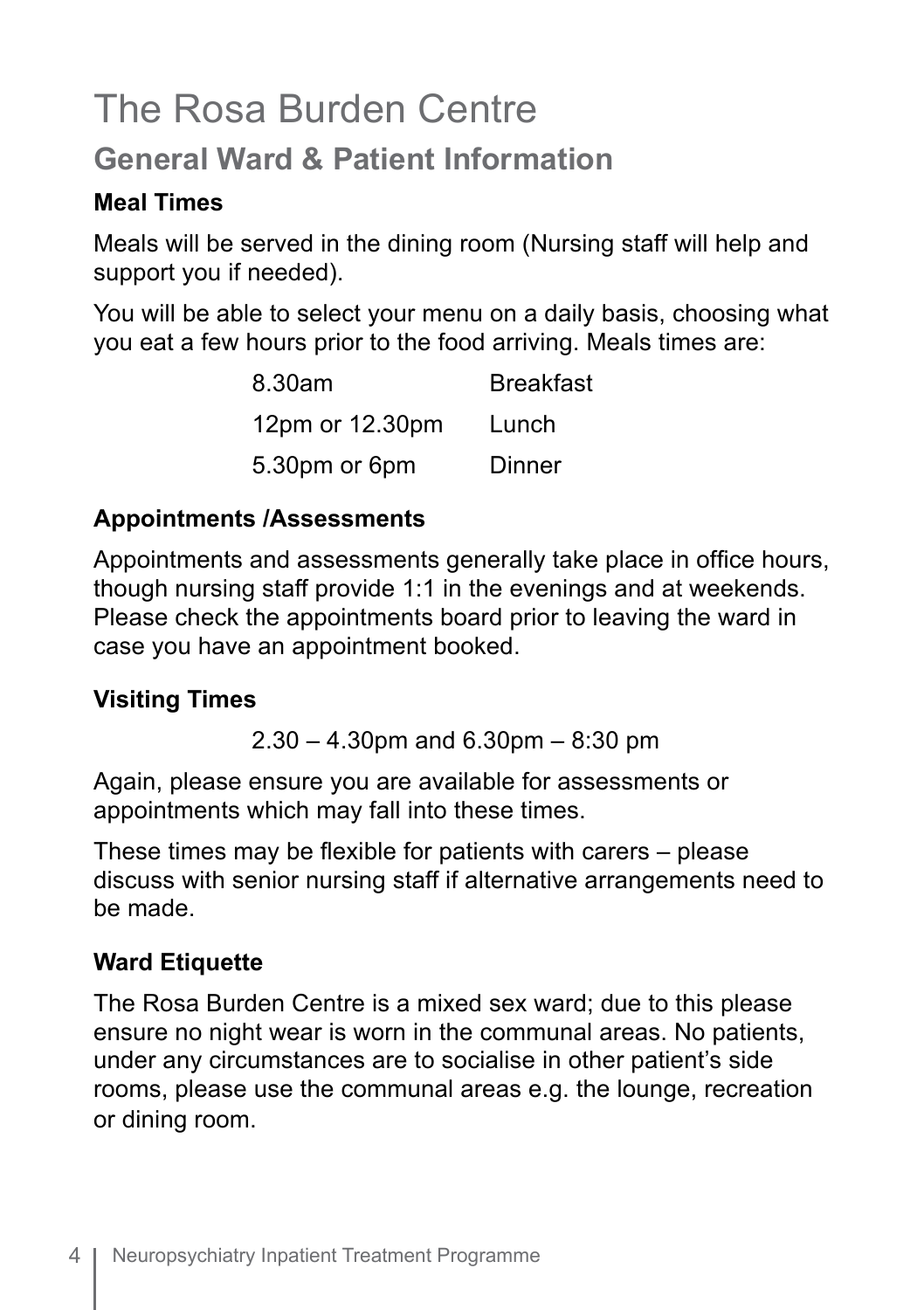# The Nursing Role

#### **Assessment Process**

The Rosa Burden Centre provides 24 hour specialist neuropsychiatric nursing care to patients on our ward.

The nurses assess, implement and evaluate care for all patients, defining problems with the patient and their care when appropriate.

Nursing interventions include focus on health promotion, assessment of abilities and maintaining safety for individual patients. We assess patients to regain, improve or acquire coping abilities and hope to prevent a further decline. If required, patients are assisted or supervised with personal care whilst aiming for independence.

Nursing staff are also here to facilitate you with your daily goals set by the therapists.

We will administer your prescribed medications and ensure any necessary monitoring is undertaken if changes are made to your medications. **Please note there is no self-medication policy for this ward and all drugs must be handed into nursing staff on admission and on return from periods of weekend leave from the hospital.**

All patients admitted with Functional Neurological Disorder will have the opportunity to receive 1:1 time with an assigned nurse who will help manage your expectations and manage your goals during your admission. This may involve liaison with your careers or professionals in your community team. It is essential for us to have contact details or relevant individuals from the beginning of your admission.

A member of the nursing team will attend weekly ward rounds. If you have any concerns which you find difficult to address in these meetings they will always advocate on your behalf or you may request 1:1 ward round with your consultant.

Your assigned nurse will meet with you weekly during your admission. However all of the nursing team are available to talk and support to you about any of your needs or concerns.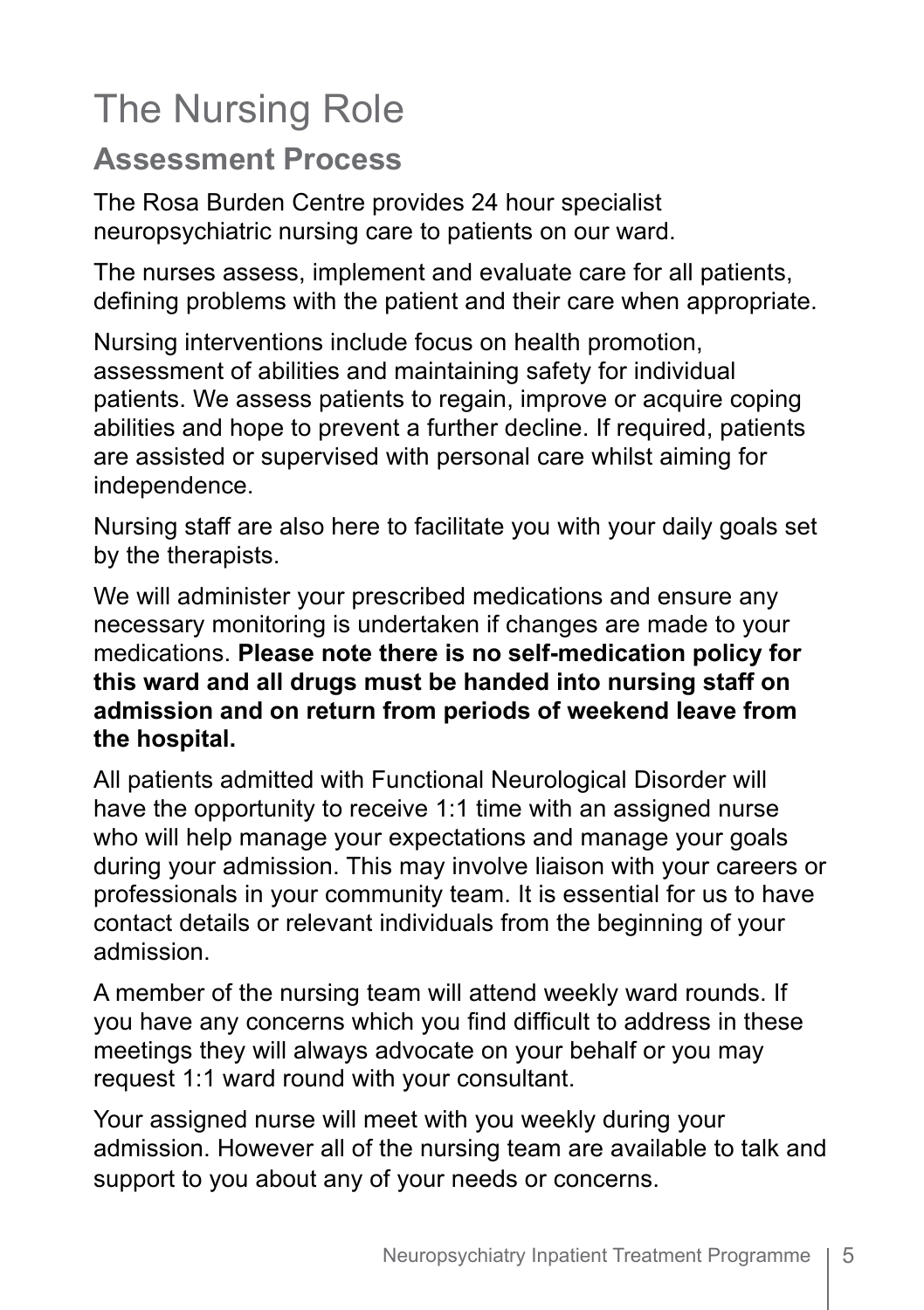# Cognitive Behaviour Therapy

### **The Assessment Process**

Cognitive Behaviour Therapy (CBT) is a way of talking about:

 $\blacksquare$  How you think about yourself, the world and other people

 $\blacksquare$  How what you do affects your thoughts and feelings

CBT is essentially a talking therapy; it is also a collaboration approach where you will work with your therapist to engage in action. CBT can help you with the way you think about things ("cognitive") and what you do ("behaviour"). These changes can help you feel better. Unlike some other talking treatments it focuses on the "here and now" problems and difficulties. However, to have a full understanding of your problems you may be asked about your past and how it might influence your life now.

CBT has been found to be helpful in treating Functional Neurological Disorder as well as the following conditions; anxiety, depression, panic, agoraphobia, other phobias, post-traumatic stress disorder and medically unexplained symptoms.

CBT can help you make sense of seemingly overwhelming situations by identifying individual contributing factors. This makes it easier to see how the factors are connected and how they affect you. These factors are:

- $\blacksquare$  A situation, a problem, event or difficult experience which brings about;
	- **Thoughts**
	- **Emotions**
	- **Physical Feelings**
	- **Actions**

Each of these factors can affect the others. How you think about a problem will affect how you feel physically and emotionally; it can also alter what you do about it.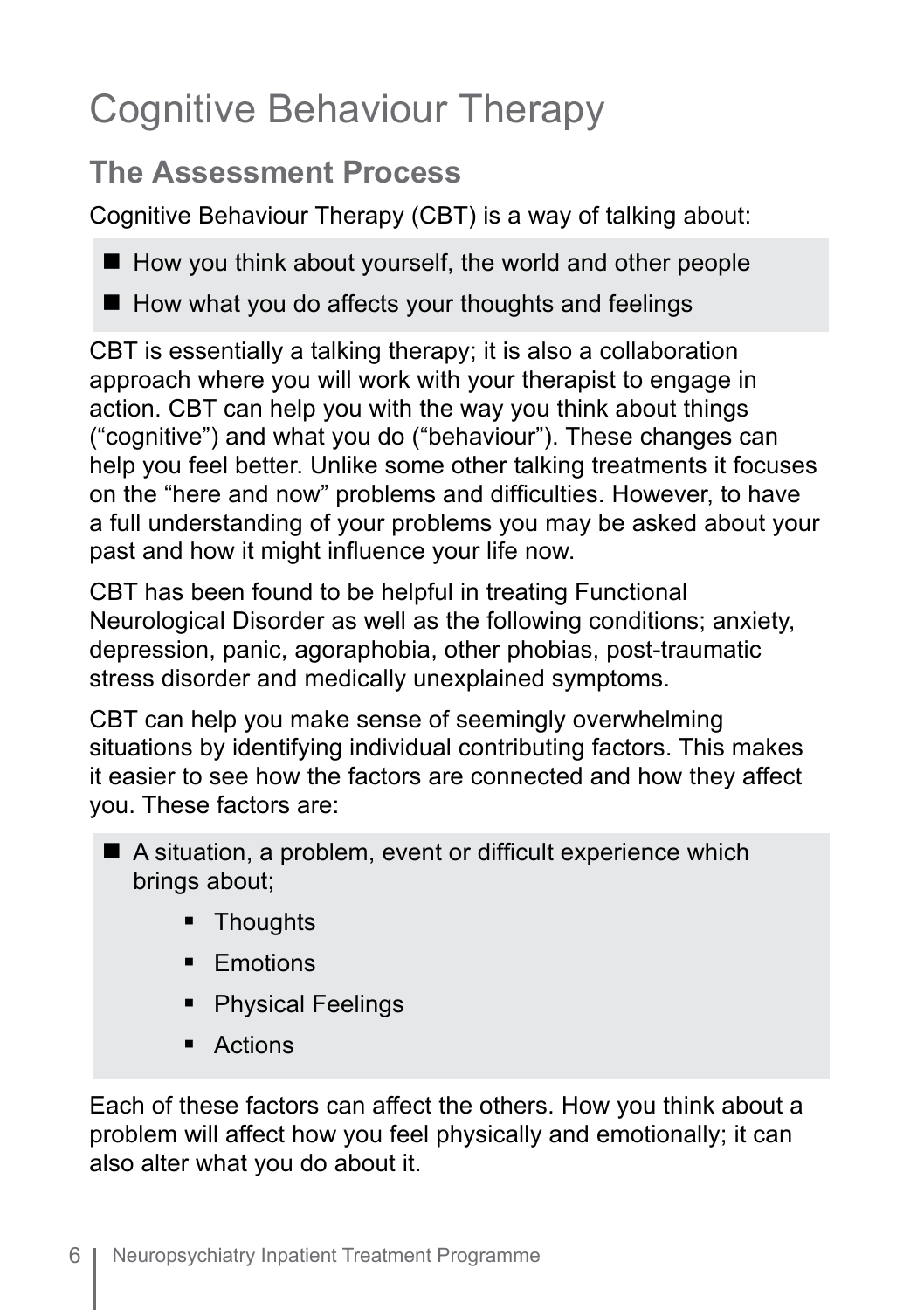The first session will be an assessment session and will include a detailed interview and an opportunity to explore whether the therapy can be beneficial to you. It can take a further two weeks or three sessions to identity the nature of the problem(s) because it is sometimes difficult to discuss upsetting issues or things that you may never have talked about before. At the end of these introductory sessions you can decide if CBT is the right therapy for you and we will then identify goals. Therapy will start in hospital and you may be able to continue as an outpatient if necessary.

Sessions are generally 30-50 minutes long and you will see your therapist for one or two sessions a week dependant on your individual needs. During each session an agenda will be set and you may well be asked to carry out tasks between sessions, such as completing a thought diary, practising breathing techniques, experiments with different ways of doing things/doing different things, reading some self-help literature that is available on the unit.

# Occupational Therapy

### **The Assessment Process**

Occupational Therapy (OT) is concerned with the impact of your condition on your everyday life – including self-care activities, social and leisure activities and work. It is also concerned with the impact of life stresses on your condition. Its general aims are to promote health and well-being, to achieve a balanced lifestyle and to maximise independence.

What you do in occupational therapy will depend very much on your condition, your circumstances and any specific requests from your doctor. For example, it may be practical assessment of how you manage particular activities (such as shopping or cooking a simple meal) or it may be discussion of the ways that stress affect performance of activities and the way to manage stress better.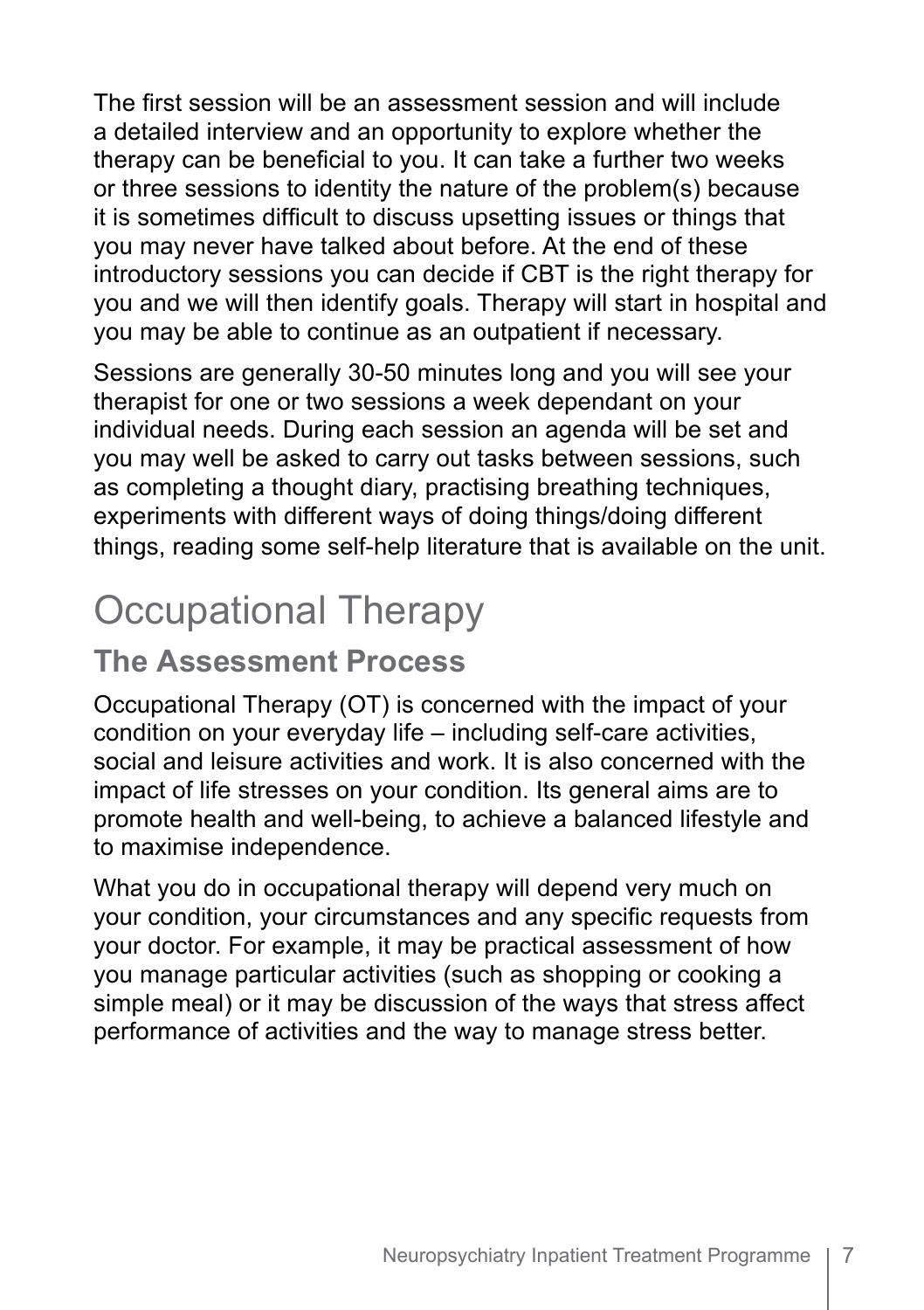The first session with an occupational therapist will usually involve a detailed discussion about the way you manage everyday activities and how your condition affects your abilities. Some questions might seem irrelevant but your therapist, like others in the team, has to make sure nothing is overlooked. At the end of your assessment process (which might last more than one session) you and your therapist should agree on any areas that need working on and set specific goals.

What happens in therapy sessions and how often they take place depends on your needs and on the goals that are set. Most people can normally expect to see their occupational therapist twice in the week but sometimes once a week is enough and sometimes more frequent meetings are needed. Sessions will nearly always be oneto-one. Between sessions you may be asked to practice something, you might be offered outpatient sessions with the hospital to help continue to put in practice things that you have started in hospital.

There are two Occupational Therapists at The Rosa Burden Centre and although you may see one of them because of their particular experiences or skills, most people could be seen by either of them. They have both worked at The Rosa Burden Centre for a long time and have developed interests and experience which might not usually be thought of as part of occupational therapy. For example, the use of psychological approaches and working with sleep disorders.

### Physiotherapist's Role

### **The Assessment Process**

Physiotherapy looks at an individual's physical ability and function. The main aim of physiotherapy is to maximise function and ability and to enable patients to manage to the best of their ability within their everyday activities. Physiotherapy assesses a patient holistically, taking into account their physical, psychological and social wellbeing. The physiotherapist then assists the patient to set realistic goals.

Physiotherapy is science-based, committed to extending, applying,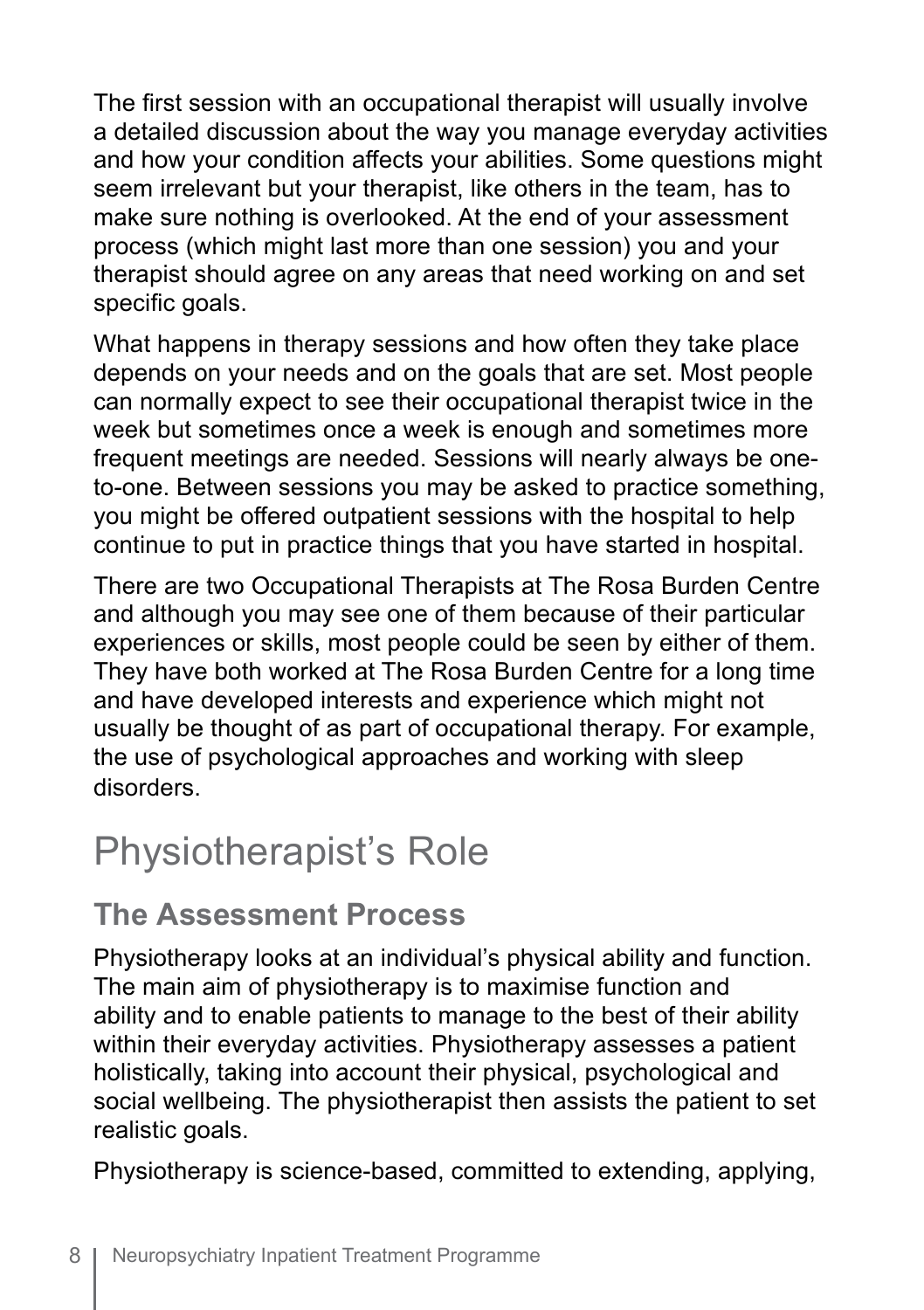evaluating and reviewing evidence that underpins and informs its practice and delivery.

### **Assessment**

If a Functional Neurological Disorder patient is referred to physiotherapy they will receive an assessment. This assessment includes discussion and a physical assessment regarding current abilities and difficulties. The physiotherapist looks at your movement, strength, balance and function as appropriate. It may be completed in one session or spread over a couple of therapy sessions.

### **Treatment Plan**

The therapist will discuss with you the goals that you wish to achieve, and if appropriate for that admission, plan with you a programme of treatment that you need to work on to move towards achieving those goals.

The treatment plan will include treatment led by the therapist as well as the activities you should complete independently or with assistance from the nursing staff.

There is an expectation that patients will take responsibility for their treatment programme (with the therapist providing the knowledge and skills) to enable the patient to continue their own care (with support as necessary) on discharge.

### **Staff**

The senior Physiotherapist is an experienced Physiotherapist who has specialised in neurological and neuropsychiatric conditions. The inpatient physiotherapist service is on the ward; you will be informed if you will be seen and patients are provided with programmes of therapy that they can complete independently or with support of the nursing staff based on their need/assessment.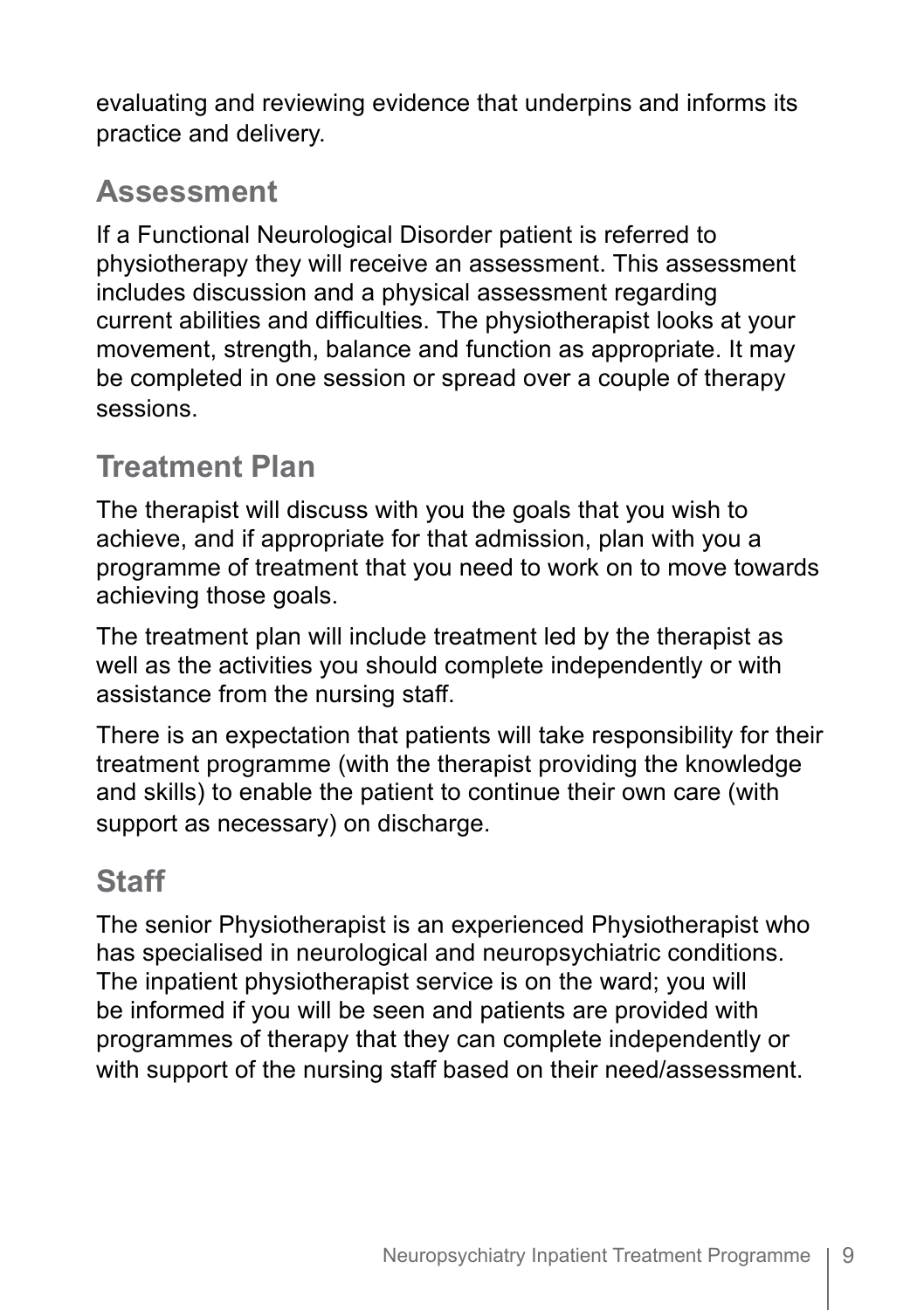# Mindfulness Programme

#### **Ward taster sessions**

It can be easy to rush through life without stopping to notice much. Paying more attention to the present moment, to your own thoughts and feelings, and to the world around you can improve your mental wellbeing. Some people call this awareness "mindfulness", and you can take steps to develop it in your own life.

Good mental wellbeing means feeling good about life and yourself, and being able to get on with life in the way you want. You may think about wellbeing in terms of what you have; your income, home or car, or your job. But evidence shows that what we do and the way we think have the biggest impact on wellbeing. Becoming more aware of the present moment means noticing the sights, smells, sounds and tastes that you experience. As well as all the thoughts and feelings that occurs from one moment to the next.

Studies have found that mindfulness programs, where participants are taught mindfulness practices across a series of weeks, can bring about reductions in stress and improvements in mood. Reminding yourself to take notice of your thoughts, feelings, body sensations and the world around you is the first step to mindfulness.

At the Rosa Burden Centre we offer mindfulness taster session. These sessions are for inpatients only and are to establish if this is a beneficial tool you may want to purse independently in the community.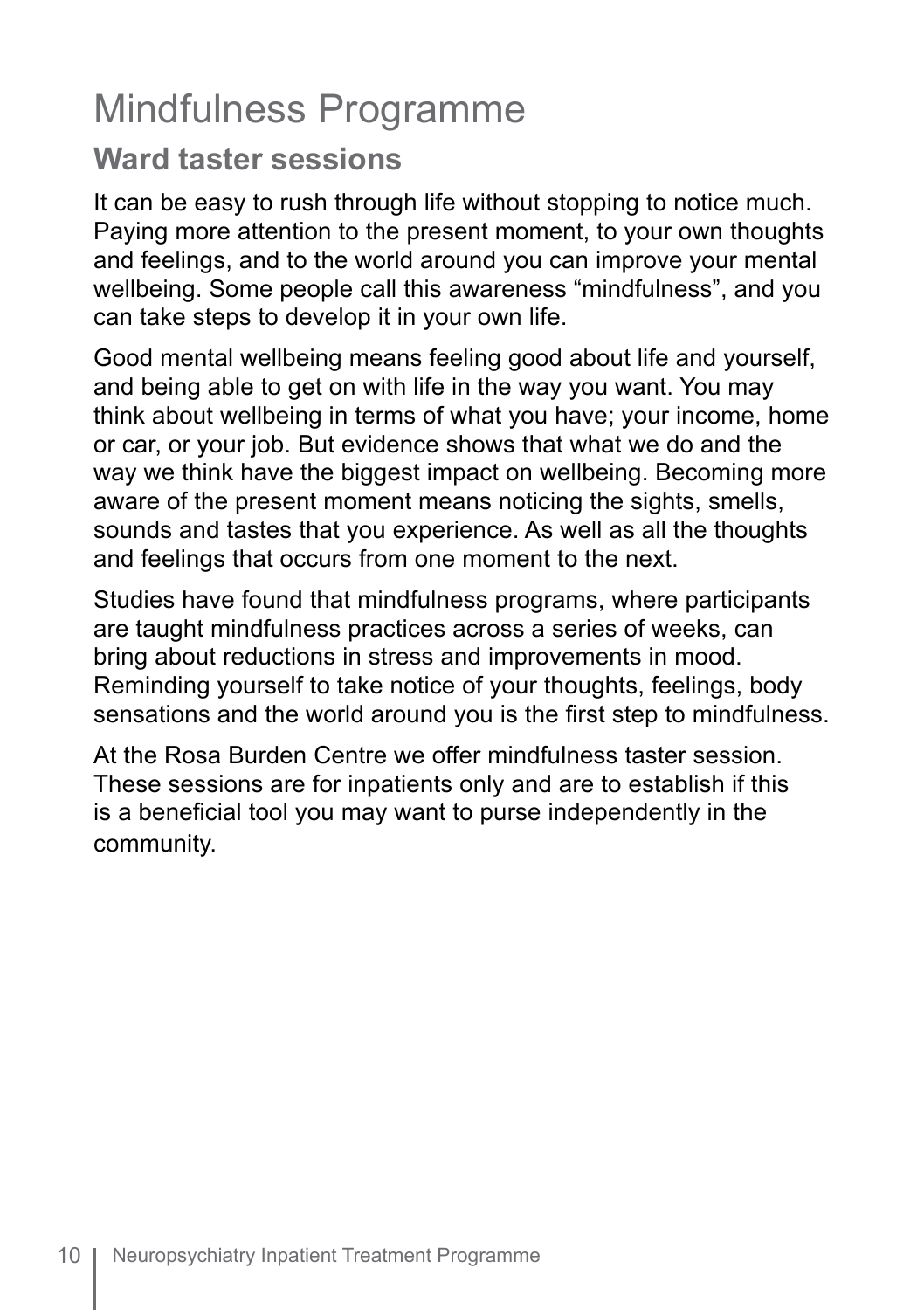# Doctor's Role

Most of the doctors looking after you at the Rosa Burden Centre are trained psychiatrists – but don't worry, no couches or bow ties! The two inpatient consultants are neuropsychiatrists – which means they specialize in treatment of mental disorders that arise in the context of neurological disease, and there are junior doctors who you will meet on arrival. We also have a neurologist working with us in the outpatient clinic

Many people with functional neurological disorder do not have a mental health problem requiring medical treatment (such as antidepressant medication), but some do and it is our role to assess this and provide guidance on treatment.

Assessing a person's mental health involves taking a thorough history. This will help us put your symptoms into context and understand the impact they have on you.

If you are being admitted for assessment and treatment of functional neurological disorder, we will not be investigating these with brain scans or other technical tests looking for a "physical cause". We might do routine blood tests when you arrive onto the ward as a standard check-up.

However we are medically trained so will be discussing any current or historical physical health problems. If you become unwell during your admission we will ensure you get any appropriate physical treatment.

The consultants provide clinical leadership to the team in case of any tricky problems or difficult decisions.

We look forward to meeting you and doing our best to help you recover.